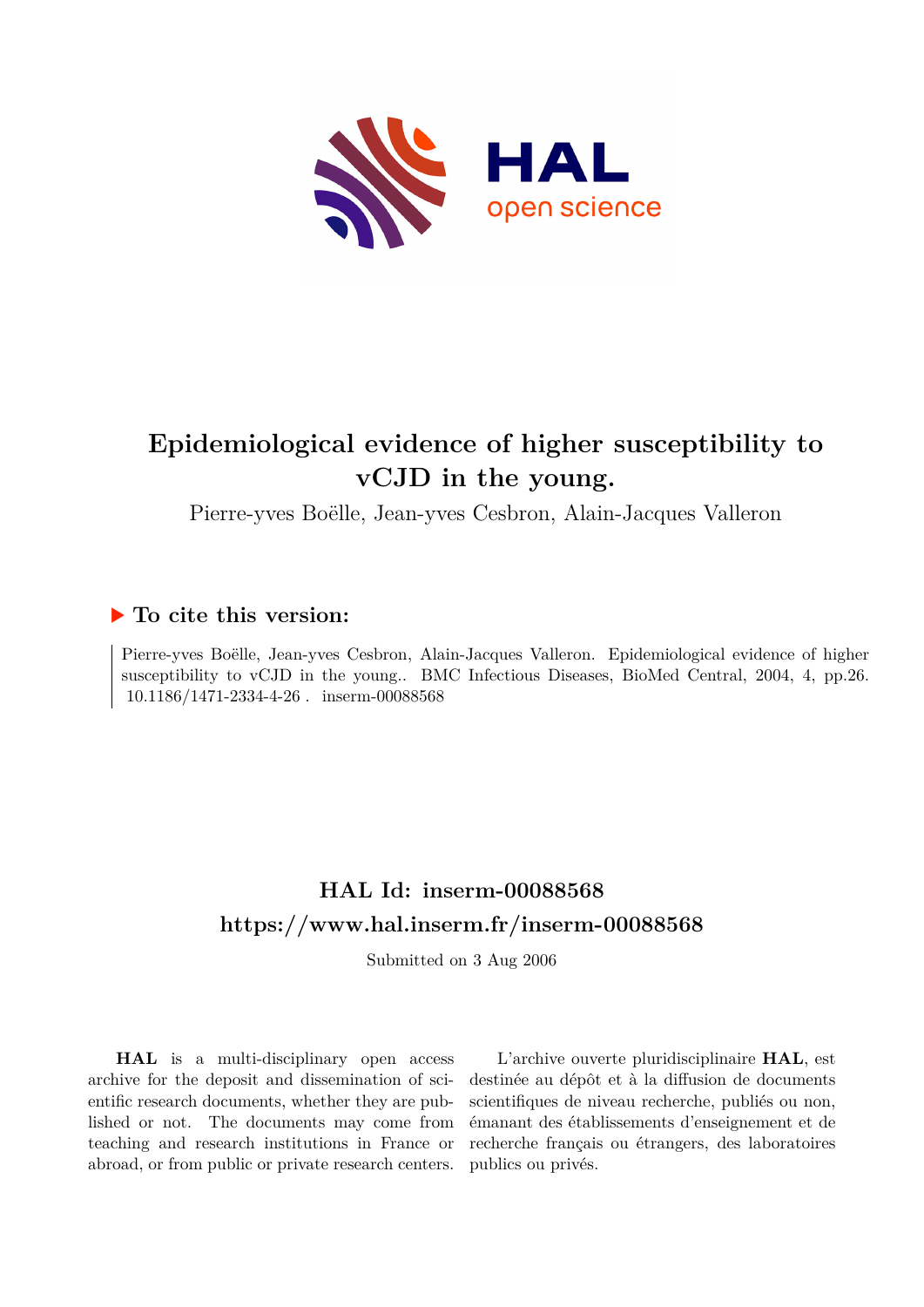## Research article **Contract Contract Contract Contract Contract Contract Contract Contract Contract Contract Contract Contract Contract Contract Contract Contract Contract Contract Contract Contract Contract Contract Contra**

## **Epidemiological evidence of higher susceptibility to vCJD in the young** Pierre-Yves Boëlle\*<sup>1</sup>, Jean-Yves Cesbron<sup>2</sup> and Alain-Jacques Valleron<sup>1</sup>

Address: <sup>1</sup>INSERM U444, Assistance Publique Hôpitaux de Paris, Université Pierre et Marie Curie, Paris, France and <sup>2</sup>Immunité Anti-Infectieuse JE 2236, UFR de Médecine de Grenoble, Université Joseph Fourier, Grenoble, France

> Received: 12 February 2004 Accepted: 10 August 2004

Email: Pierre-Yves Boëlle\* - boelle@u444.jussieu.fr; Jean-Yves Cesbron - jean-yves.cesbron@ujf-grenoble.fr; Alain-Jacques Valleron - valleron@u444.jussieu.fr

\* Corresponding author

Published: 10 August 2004

*BMC Infectious Diseases* 2004, **4**:26 doi:10.1186/1471-2334-4-26

[This article is available from: http://www.biomedcentral.com/1471-2334/4/26](http://www.biomedcentral.com/1471-2334/4/26)

© 2004 Boëlle et al; licensee BioMed Central Ltd.

This is an open-access article distributed under the terms of the Creative Commons Attribution License (<http://creativecommons.org/licenses/by/2.0>), which permits unrestricted use, distribution, and reproduction in any medium, provided the original work is properly cited.

#### **Abstract**

**Background:** The strikingly young age of new variant Creutzfeldt-Jacob disease (vCJD) cases remains unexplained. Age dependent susceptibility to infection has been put forward, but differential dietary exposure to contaminated food products in the UK population according to age and sex during the bovine spongiform encephalopathy (BSE) epidemic may provide a simpler explanation.

**Methods:** Using recently published estimates of dietary exposure in mathematical models of the epidemiology of the new variant Creutzfeldt Jacob disease (vCJD), we examine whether the age characteristics of vCJD cases may be reproduced.

**Results:** The susceptibility/exposure risk function has likely peaked in adolescents and was followed by a sharp decrease with age, evocative of the profile of exposure to bovine material consumption according to age. However, assuming that the risk of contamination was proportional to exposure, with no age dependent susceptibility, the model failed to reproduce the observed age characteristics of the vCJD cases: The predicted cumulated proportion of cases over 40 years was 48%, in strong disagreement with the observed 10%. Incorporating age dependent susceptibility led to a cumulated proportion of cases over 40 years old of 12%.

**Conclusions:** This analysis provides evidence that differential dietary exposure alone fails to explain the pattern of age in vCJD cases. Decreasing age related susceptibility is required to reproduce the characteristics of the age distribution of vCJD cases.

### **Background**

Owing to the lack of data concerning age dependent dietary exposure to bovine material in food in the UK, mathematical models used in the study of new variant Creutzfeldt-Jacob disease (vCJD) have postulated an age risk function for contamination where the influence of age dependent dietary exposure to contaminated material could not be separated from intrinsic age related susceptibility [1-3]. For example, we modelled exposure/susceptibility by a plateau during the first 15 years of age followed by an exponential decrease afterwards [2]. Using this approach we estimated the duration of the incubation period for vCJD to circa 15 years; and predicted that the epidemic had likely peaked in 2001–2002 which is now consistent with the observed data [2,3]. The simple representation of the age risk function implied that few

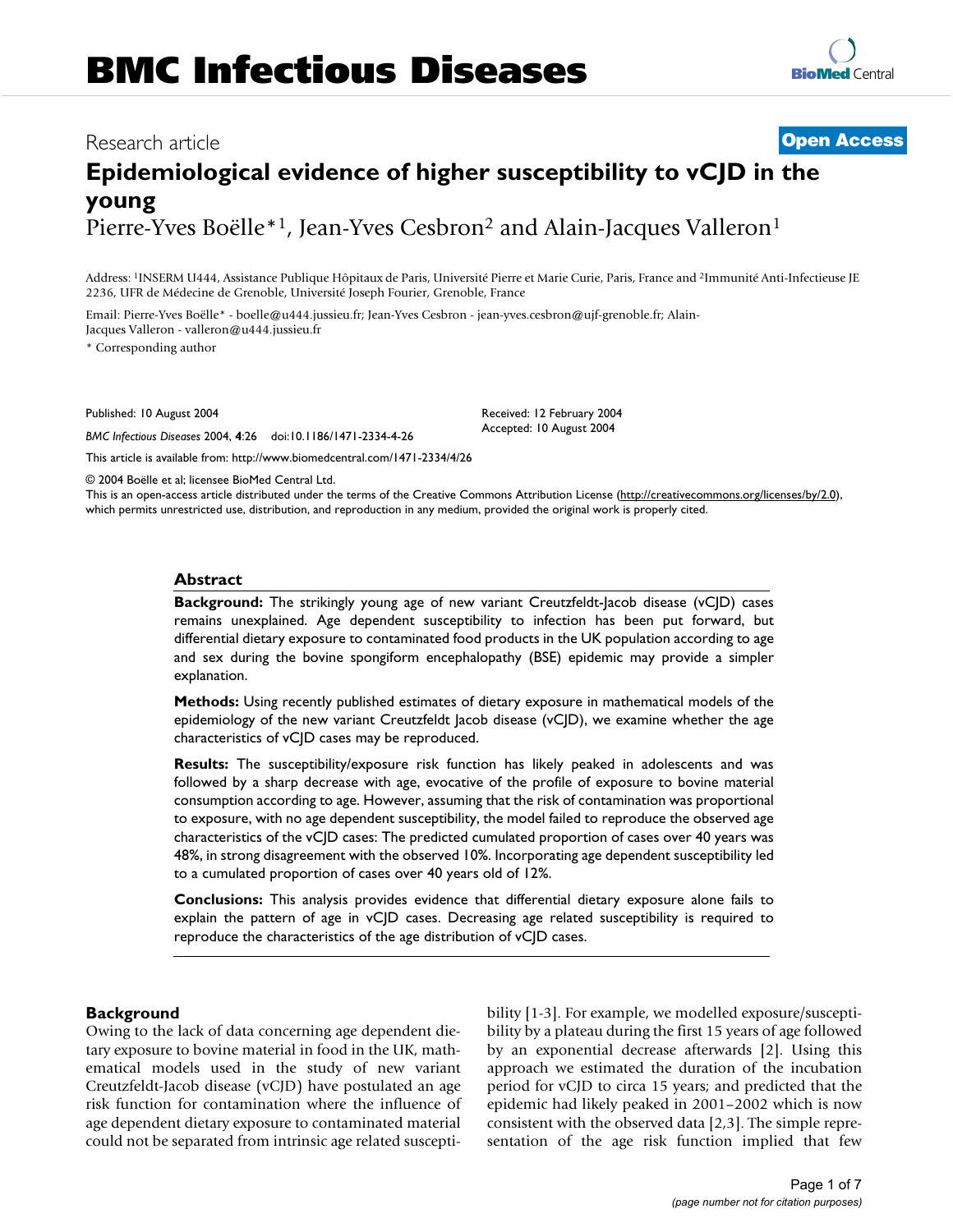parameters were necessary to describe it, a desirable property when estimation is based on limited data.

By June 2003, 139 cases of vCJD had been reported to the vCJD surveillance unit in the UK, as compared to the 79 cases used in our original paper [2]. This warrants the inclusion of more detail in the age risk function, especially to investigate whether the constant risk assumption in children holds, as it led to predict a bimodal age distribution for cases in the coming years [3]. At the same time, detailed estimates of the dietary bovine material consumption in the UK population according to age and sex have been made available [4]. This offers the opportunity to try to disentangle the role of exposure from that of agespecific susceptibility. Indeed, the estimates for dietary exposure show that it peaked during adolescence and decreased with age afterwards, a pattern which is consistent with the finding that most vCJD cases are young and were therefore at most teenagers during the years when the bovine spongiform encephalopathy (BSE) epidemic was at its maximum.

We therefore set out to estimate the age risk function with a versatile description based on step functions, and to investigate whether dietary exposure alone could explain the age distribution of cases.

## **Methods**

#### *Data*

We obtained the age, sex and date of onset for the 137 vCJD cases reported to the UK vCJD unit as of June 2003, all of which had onset before October 2002. Delays in reporting may reach 18 months (R Will, personal communication) and bias downward the incidence curve. Therefore, we included in our analysis only the 129 cases with onset before November 2001, consisting in 71 men and 58 women. Mortality by age and sex for the UK was obtained from the Office for National Statistics [5].

#### *Model*

The model extends our previously described method [3]. The instantaneous risk of infection for vCJD, λ*(a,t)*, was assumed to depend on date *t* and age *a* in a multiplicative manner, with  $\lambda(a,t)$  =  $f(a)$   $g(t)$ , where

$$
g(t) = \begin{cases} \exp\left(0.596(t - 1989)\right) & 1980 < t < 1989\\ r \exp\left(-0.596(t - 1989)\right) & 1989 < t < 1996 \end{cases}
$$
par-

allels the entry of infected cows in the human food chain estimated from back-calculation results in the UK [6] and *r* corresponds to the impact of the specified risk material ban in 1989; *f(a)* is a function varying with age only (see following paragraph). Occurrence of cases of vCJD of sex *i* (i = Male or Female) is then modelled by a Poisson process in the (age, time) plane, with intensity

$$
\pi_i(a,t) = \beta_i S_i(a,t) \int_0^a \left\{ \exp \left[ -\int_0^v \lambda_i(u,t-a+u) \, du \right] \lambda_i(v,t-a+v) \, h(a-v) \, dv \right\}
$$

, so that the expected number of onsets of sex *i* in the period [*t,t*+d*t*) and age [*a*,*a*+d*a*) is <sup>π</sup>*<sup>i</sup>* (*a*,*t*) d*a* d*t* [2,7]. In the equation above, *h* is the distribution of the incubation time, *S<sup>i</sup>* (*a,t*) is the probability of survival at time *t* for individuals of sex *i* aged *a* calculated from census information, and  $\beta_{\rm t}$  is the intensity of a homogeneous Poisson process. The incubation period distribution *h* was taken to be lognormal, as the choice of a particular shape is not critical for the estimates [3]. This distribution was also assumed to be independent of sex, and of age at contamination.

Estimates of the parameters were obtained by numerical maximization of the log-likelihood, defined as

$$
\sum_{i=1}^{n} \log \left[ \pi_{s_i} \left( a_i, t_i \right) \right] - \sum_{s} \iint_{D} \pi_s \left( a, t \right) da \ dt \ , \text{ where the first}
$$

sum is on all observed cases where  $s_i$  is the sex of individual *i*, and the second is over both sexes (*s*) and requires integration of the intensity over the domain (in time and age) *D* = [0,100] × [1 Jan 1980,31 Nov 2001]. Custom FORTRAN code, using SLATEC and TOMS library for numerical routines, was used in this step. In all instances, our model allowed estimation of the mean and standard deviation of the incubation period, the shape of *f(a)*, and β.

The model predicted distribution of age for cases with onset before November 2001 was determined by integrat-

ing  $\hat{\pi}(a,t)$  over the period  $[1/1/1980, 1/11/2001]$  for consecutive age class of width 10 years. The  $\chi^2$  distance was computed to measure agreement between the observed and the model calculated age distributions, but no formal test was carried out.

#### *Age Risk function*

#### *Model "Susceptibility & Diet"*

To allow a versatile shape in the age risk function, we chose a non parametric description based on step functions rather than a mathematical function with few parameters.

We wrote

$$
f(a) = \begin{cases} f_i, & 5(i-1) \le a < 5i, i = 1, \dots, 5 \\ f_6 \exp(-\alpha(a-25)), & a \ge 25 \end{cases}
$$

so that the shape of *f(a)* was unconstrained for a<25 and decreased exponentially after age 25. We then estimated *f i* ,  $i = 1, \ldots, 6$  and  $\alpha$  at maximum likelihood. With this particular choice, it is possible to visually check the progression in risk with age during infancy  $(f_1, f_2, f_3)$ , the presence of a peak in risk in teenagers  $(f_2, f_3, f_4)$ , and whether the drop in risk after 20 is strong enough to be exponential  $(f_4, f_5, f_6)$ .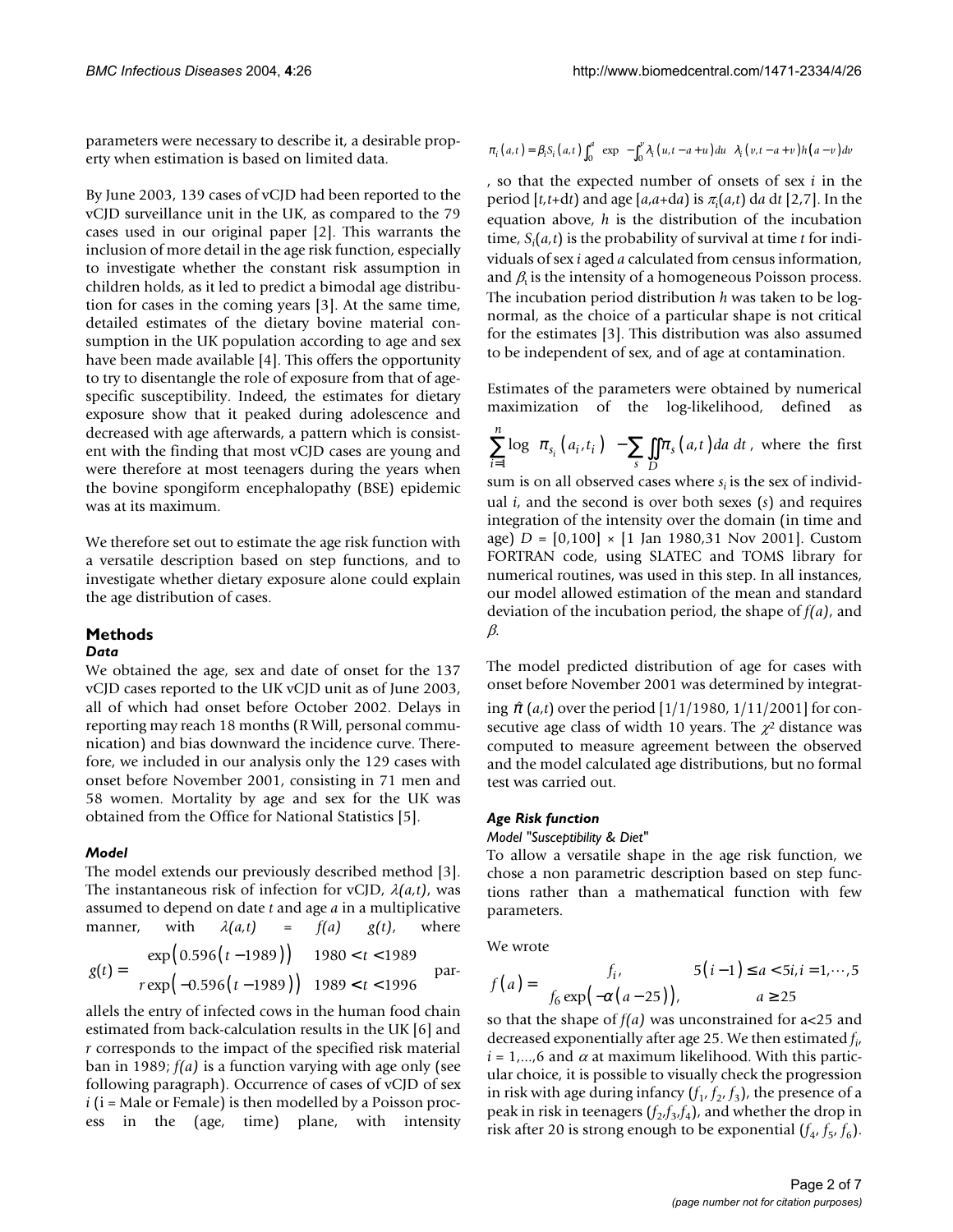

#### Figure 1

**Age dependent exposure/susceptibility risk function for vCJD infection.** Risks are relative to the [15, 20] years old. Box and whiskers plots show the 50% and 95% confidence intervals.

#### *Model "Diet Alone"*

To investigate whether dietary exposure to meat was sufficient to explain the young age of vCJD cases, we first determined the exposure to meat according to age and sex from UK data, using consumption of carcass meat [4]. In these data, it is seen that the quantity consumed by week, as well as the percentage of consumers, changes with age. We therefore defined *e(a)* as the product of mean consumption by the corresponding percentage of consumers in age class *a*, and wrote  $f(a) = f_0 e(a)$ , where  $f_0$  was estimated at maximum likelihood.

#### *Model "Susceptibility | Diet"*

Finally, to estimate the influence of age standardised on dietary exposure, we wrote

 $f_i e(a)$ ,  $5(i-1) \le a < 5i, i$  $f_6 \exp(-\alpha (a - 25)) e(a)$ , a  $\bar{i} e(a),$   $5(i-1) \le a < 5i, i =$  $(-\alpha(a-25)) e(a),$   $a \ge$  $\mathbf{I}$  $\left\{ \right.$ l ,  $5(i-1) \le a < 5i, i = 1, \cdots$ ,  $\exp(-\alpha(a-25)) e(a),$  $5(i-1) \leq a < 5i, i = 1, \cdots, 5$  $\int_6^c \exp(-\alpha (a - 25)) e(a),$   $a \ge 25$  $\ldots$ α

and likewise estimated  $f_i$  from the data.

In model "**Susceptibility & Diet**" and "**Susceptibility | Diet**", we normalised the *f <sup>i</sup>*by the largest of the values in the graphical presentation of results, yielding risks relative to the highest risk age class.

#### *Confidence intervals*

Maximum likelihood estimators have a limiting normal distribution around the true parameters, with limiting variance/covariance matrix given by the inverse of the Fisher information [8], therefore the quadratic form

$$
Q(\theta) = (\theta - \hat{\theta})' \, i(\theta) (\theta - \hat{\theta}), \text{ where } \theta \text{ stands for a vector}
$$

of *k* parameters,  $\hat{\theta}$  for the estimates, and  $\hat{\imath}(\theta)$  for the Fisher information matrix, has a limiting chi-squared distribution with *k* degrees of freedom. We therefore determined 95% confidence intervals by finding the values of parameters so that  $Q(\theta)$  was less than the 95<sup>th</sup> quantile of the corresponding chi-squared distribution.

#### **Results**

The estimated age risk function in model "**Susceptibility & Diet**" is presented in Figure 1, and shows that an increase during childhood, peak during adolescence and sharp decrease afterwards provided the best fit. In this model, the average incubation period was estimated at 13.2 years (CI95% [11.2, 15.8]), with standard deviation 2.0 years (CI95% [1.1,3.7]). The model predicted age for the cases showed good agreement with the observed distribution ( $\chi^2$  = 2.45; Figure [2\)](#page-4-0).

The shape of the estimated age risk function in Figure 1 is evocative of the age profile of dietary exposure to bovine carcass meat in the 1980s in the UK, as shown in Figure [3,](#page-5-0) where an increase in consumption was noted during childhood and adolescence, and decreased afterwards. However, in model "**Diet Alone**", while the average incubation period was estimated at 12.1 (CI 95% [10.2, 14.2]) years with a standard deviation of 2.4 (CI95% [1.2, 4.1])years, close to that of the first model, the predicted age distribution of the cases was at odds with the observed distribution ( $\chi^2$  = 58.4), as apparent in Figure [2.](#page-4-0) More precisely, the predicted percentage of cases aged over 40 was 48% with the "**Diet Alone**" assumption, when the observed percentage was only 10%; it was 12% with the "**Susceptibility & Diet**" model.

When estimating the residual influence of age, once exposure has been taken into account, model "**Susceptibility | Diet**" led to a profile for the fi as shown in Figure [4](#page-6-0). This profile retained the major characteristics of the age risk function obtained in the "**Susceptibility & Diet**" model, although with an earlier maximum susceptibility. With this model, the average incubation period established at 12.6 years (CI 95% [10.5, 14.7]) with standard error 1.8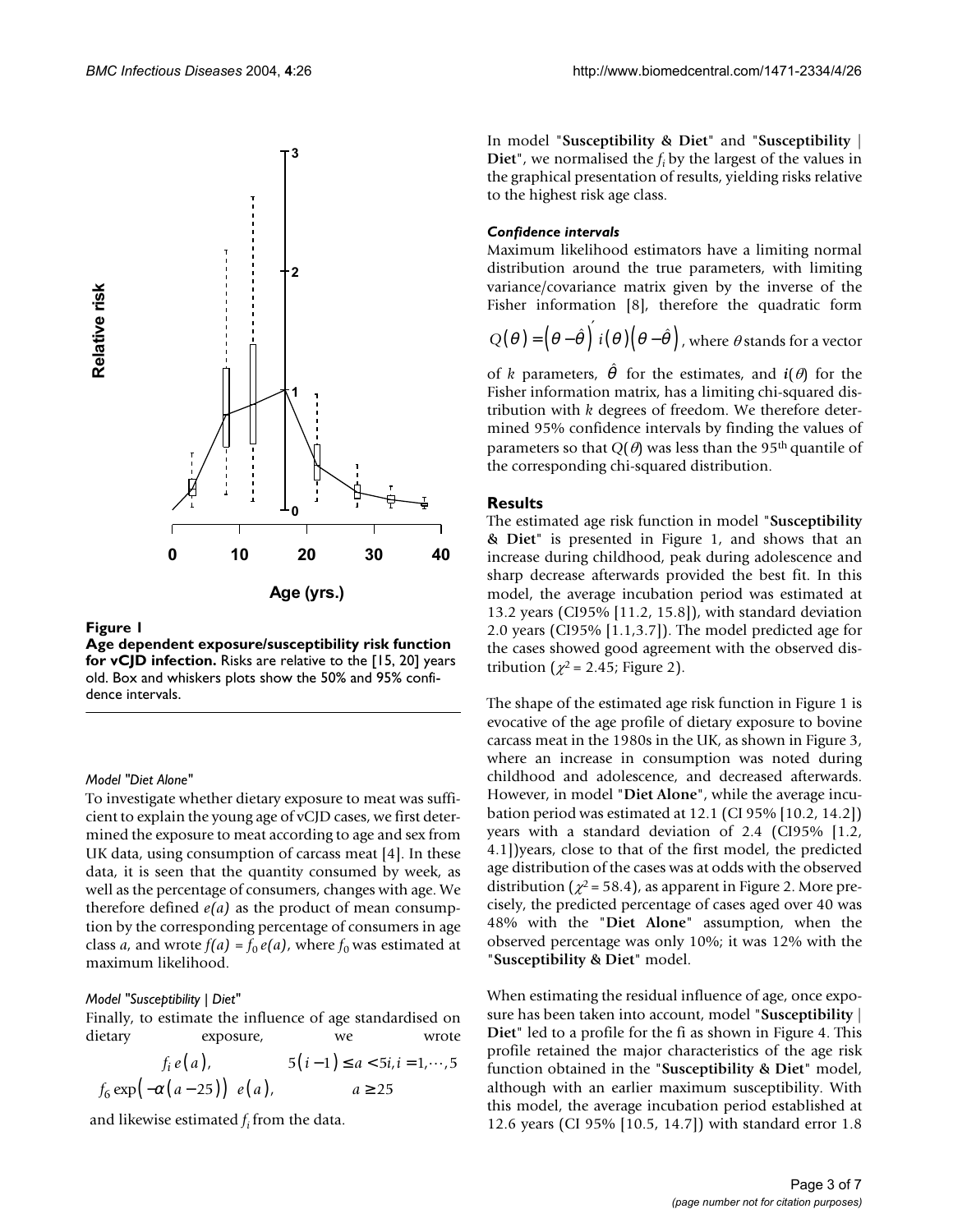<span id="page-4-0"></span>

### Figure 2 and 2008 and 2008 and 2008 and 2008 and 2008 and 2008 and 2008 and 2008 and 2008 and 2008 and 2008 an

**Observed age distribution of the 129 vCJD cases with onset before November 2001 and model predicted cumulated age distribution of cases for susceptibility proportional to meat consumption only (dashed) or with estimated age risk function (plain).** Bars limit 95% confidence intervals.

years (CI95% [1.2, 3.5]), and the predicted age distribution of cases showed agreement similar to that of the "**Susceptibility & Diet**" model  $(\chi^2 = 2.36)$ .

#### **Discussion**

Incorporating differential dietary exposure to BSE infected products according to age and sex, in a flexible age risk function for vCJD contamination, we found that exposure alone could not explain the young age of vCJD cases seen in the UK. Decreasing age related susceptibility had to be assumed to reproduce the characteristics of the age distribution of these cases.

In all instances, the estimates for the epidemiological characteristics of vCJD were in line with those previously reported from comparable number of cases [3,9,10], and pointed to an epidemic of moderate size. We obtained a smaller point estimate for the mean incubation period when the age risk was allowed to change during childhood rather than assumed constant (13.2 yrs CI95% [11.2, 15.8] vs. 16.4 yrs CI95% [11, 24] [3]). All models considered here predicted that, by 2010, the epidemic should have ended, provided it is limited to individuals with the observed susceptible genotype (as of today, all vCJD cases are methionine homozygous at codon 129 of the PrP gene[11]). The average number of cases to come is predicted at 43, leading to a total size of 172 cases.

From the model "**Susceptibility & Diet**", it appears that a previous assumption of a constant age risk in children and adolescents [2] has likely led to overestimate the risk of infection in young children. The age-risk profile estimated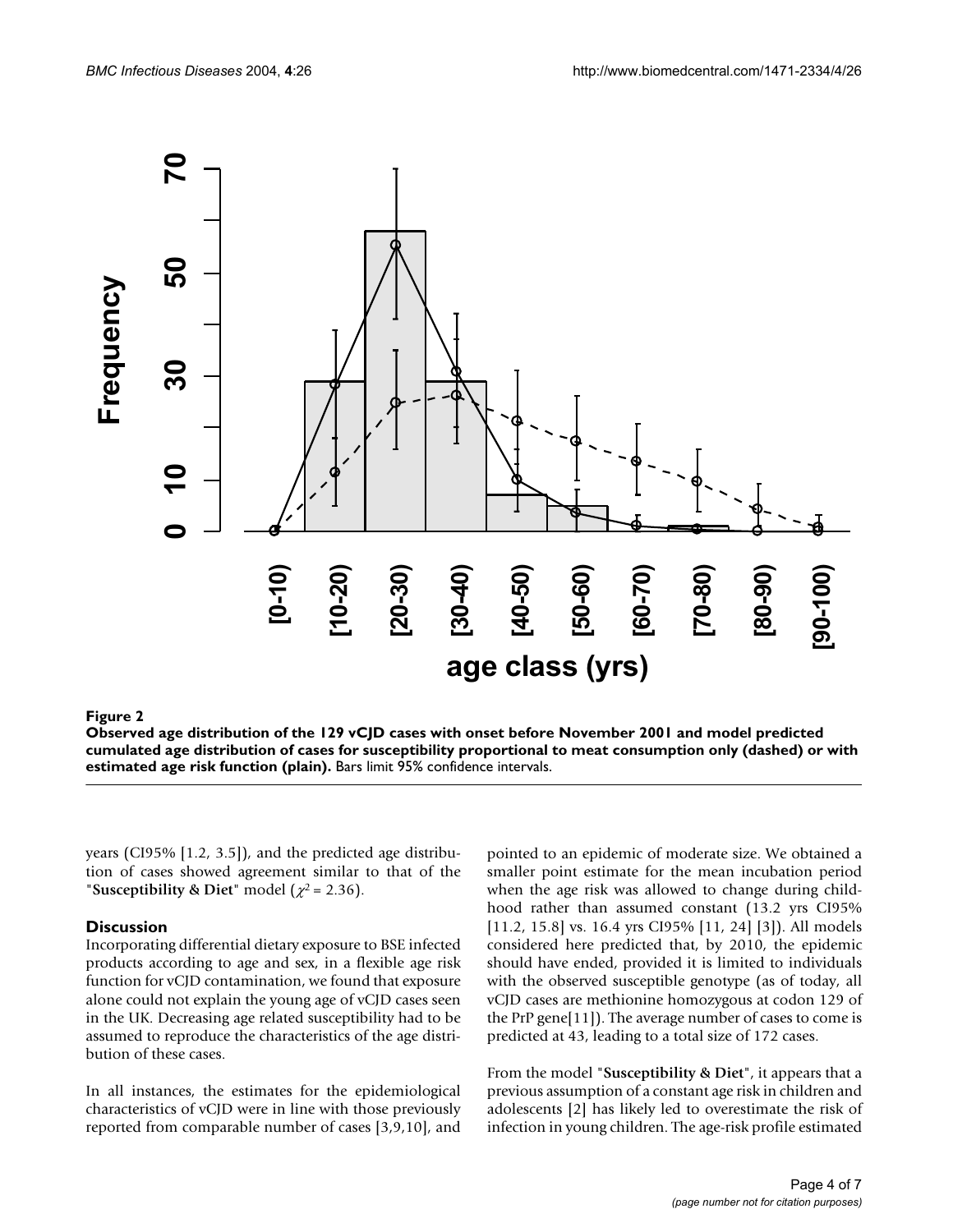<span id="page-5-0"></span>



here leads to a smaller risk than previously found in children born after 1980, to fewer cases among the young and an overall smaller total size for the epidemic than reported before. Furthermore, since few young cases are expected in the future, the bimodality of the predicted age distribution of cases is not found anymore. The estimated profile of the susceptibility/exposure age risk function agreed with that selected in scenario analysis [9], although our maximal risk is among the 15–20 years old rather than in the 10–15 years old.

However, even after adjustment for dietary exposure, susceptibility remains rapidly decreasing in adults, as found in the "**Susceptibility | Diet**" model. This finding confirms that obtained in a recent analysis based on scenario analysis, where it was found that exponential decrease in susceptibility in the oldest cohorts was desirable [10]. This is also found here by direct estimation, and moreover, the age susceptibility appears to increase among children up to age 5–10, be almost constant among teenagers and rapidly decreasing afterwards.

Three hypotheses have been put forward to explain the young age of the vCJD cases: age dependent incubation period, age dependent exposure, and age dependent susceptibility. Age dependent incubation period has recently been revived by Cooper et al., because scenarios including longer incubation periods in old cohorts provided a better fit of the data[10]. However, the increase of the mean age of cases with time which should occur with age dependent incubation periods [2], is not supported by the data. The correlation between age at onset and calendar time remains indeed extremely small (Spearman correlation coefficient r = -0.025, *n* = 129).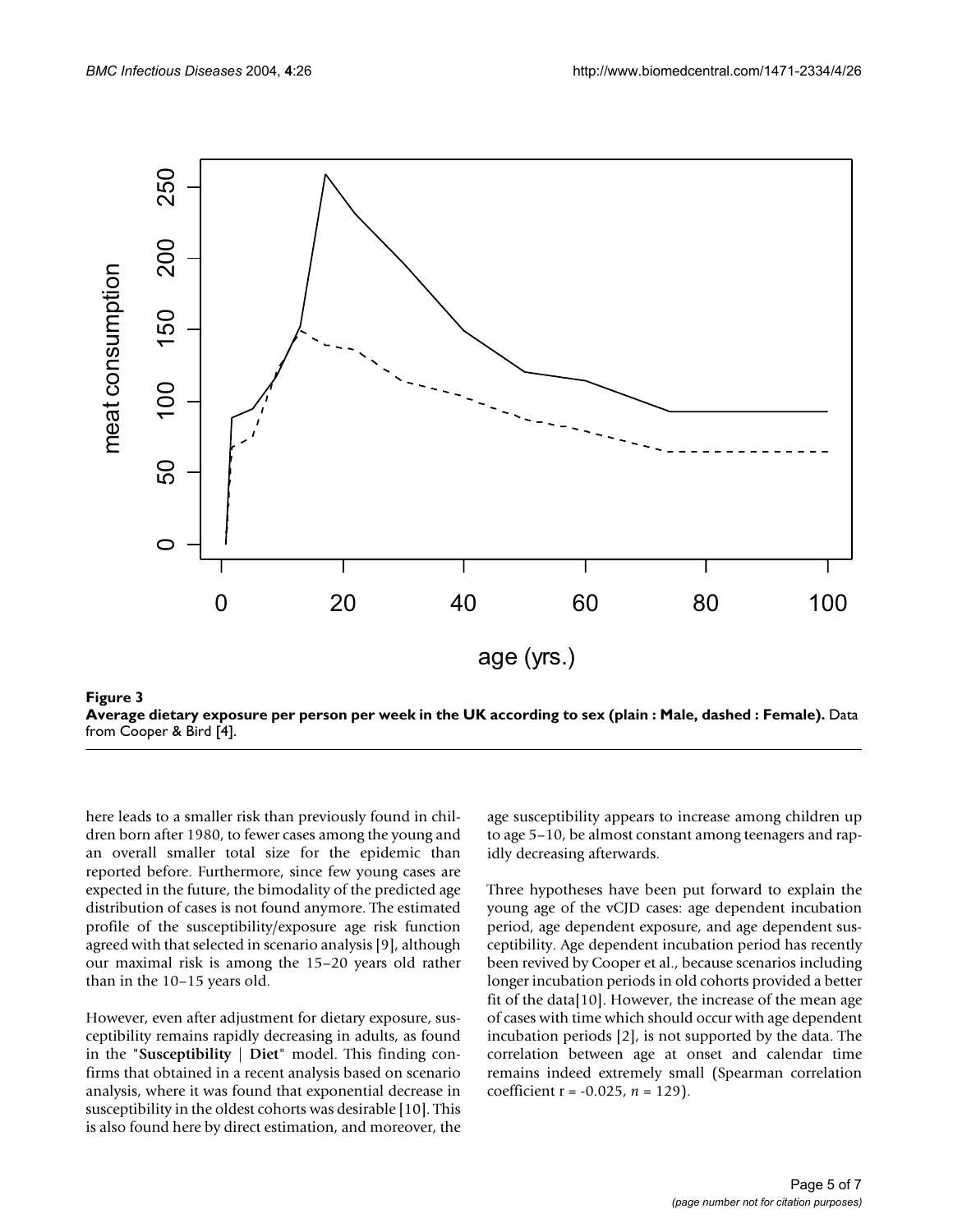<span id="page-6-0"></span>

Figure 4 **Age dependent susceptibility risk function for vCJD infection adjusted on dietary exposure to bovine material.** Risks are relative to the [5, 10] years old. Box and whiskers plots show the 50% and 95% confidence intervals.

The potential role of differential dietary exposure was proposed early in the epidemic [12], because substantial differences in exposure existed in adolescents and adults. A disequilibrium in sex ratio towards males was for example predicted on this basis [13], but is not statistically established today ( $\chi^2$  test, P = 0.49) although the proportion of males is 55%. Our analysis shows that, while the estimated age risk function for infection with vCJD exhibits a peak in the young that was also found in dietary exposure to potentially BSE infected products, differential dietary exposure alone does not account for the observed pattern in the age of the vCJD cases. Indeed, the relative exposure does not decrease rapidly enough with age to reduce the risk in older adults. Therefore, an additional effect of age is required to fully account for the age of the vCJD cases. Once exposure is taken into account, this effect appears to be peaking in children less than 10 years old, and decreasing afterwards.

Contamination through BSE infected food is today the most plausible explanation for the occurrence of vCJD; this is the rationale for correcting the risk of infection by the level of dietary exposure. However, this explanation remains today hypothetical, because even if epidemiology and biochemistry favour a link between BSE and vCJD, this is not regarded as ultimately conclusive [14]. In this work, we examined the further possibility that, provided dietary exposure was the culprit, differences in age-related exposure could explain the age distribution of cases. This assumes that the risk of vCJD infection may have been larger in those consuming more bovine products; however population based models linking bovine products consumption to vCJD incidence were not conclusive in this respect [15].

### **Conclusions**

The reasons for an increased susceptibility in teenagers compared to young children and adults are today speculative. In many infectious diseases, a decrease in susceptibility with age is mediated through the immunological responses to repeated exposure since birth. However, for vCJD, most cohorts in the population have had the same duration of exposure to BSE infected material. Due to the age range considered, biological processes involved in the maturation of the immune system; in response to hormonal changes may be incriminated. For example, changes in the permeability of the intestinal barrier occurs with age with decreasing Peyer's patches [16]. Further experimental research is required to provide explanations for what remains a very unusual characteristic in an infectious disease.

#### **List of abbreviations**

vCJD: variant Creutzfeldt-Jacob Disease

BSE : Bovine Spongiform Encephalopathy

#### **Competing interests**

None declared.

#### **Authors' contributions**

PYB designed the study, analysed the results and drafted the manuscript. JYC participated in the design and writing. AJV participated in the design and writing. All authors read and approved the final manuscript.

#### **Acknowledgements**

Robert Will for allowing access to vCJD data.

Jean Gagnon for helpful discussions.

#### **References**

- 1. Ghani AC, Ferguson NM, Donnelly CA, Anderson RM: **[Predicted](http://www.ncbi.nlm.nih.gov/entrez/query.fcgi?cmd=Retrieve&db=PubMed&dopt=Abstract&list_uids=10.1038/35020688) [vCJD mortality in Great Britain](http://www.ncbi.nlm.nih.gov/entrez/query.fcgi?cmd=Retrieve&db=PubMed&dopt=Abstract&list_uids=10.1038/35020688)[.](http://www.ncbi.nlm.nih.gov/entrez/query.fcgi?cmd=Retrieve&db=PubMed&dopt=Abstract&list_uids=10949288)** *Nature* 2000, **406:**583-584.
- 2. Valleron AJ, Boelle PY, Will R, Cesbron JY: **[Estimation of epidemic](http://www.ncbi.nlm.nih.gov/entrez/query.fcgi?cmd=Retrieve&db=PubMed&dopt=Abstract&list_uids=10.1126/science.1066838) [size and incubation time based on age characteristics of](http://www.ncbi.nlm.nih.gov/entrez/query.fcgi?cmd=Retrieve&db=PubMed&dopt=Abstract&list_uids=10.1126/science.1066838) [vCJD in the United Kingdom](http://www.ncbi.nlm.nih.gov/entrez/query.fcgi?cmd=Retrieve&db=PubMed&dopt=Abstract&list_uids=10.1126/science.1066838)[.](http://www.ncbi.nlm.nih.gov/entrez/query.fcgi?cmd=Retrieve&db=PubMed&dopt=Abstract&list_uids=11721058)** *Science* 2001, **294:**1726-1728.
- 3. Boelle PY, Thomas G, Valleron AJ, Cesbron JY, Will R: **[Modelling](http://www.ncbi.nlm.nih.gov/entrez/query.fcgi?cmd=Retrieve&db=PubMed&dopt=Abstract&list_uids=10.1191/0962280203sm329ra) [the epidemic of variant Creutzfeldt-Jakob disease in the UK](http://www.ncbi.nlm.nih.gov/entrez/query.fcgi?cmd=Retrieve&db=PubMed&dopt=Abstract&list_uids=10.1191/0962280203sm329ra) [based on age characteristics: updated, detailed analysis](http://www.ncbi.nlm.nih.gov/entrez/query.fcgi?cmd=Retrieve&db=PubMed&dopt=Abstract&list_uids=10.1191/0962280203sm329ra)[.](http://www.ncbi.nlm.nih.gov/entrez/query.fcgi?cmd=Retrieve&db=PubMed&dopt=Abstract&list_uids=12828243)** *Stat Methods Med Res* 2003, **12:**221-233.